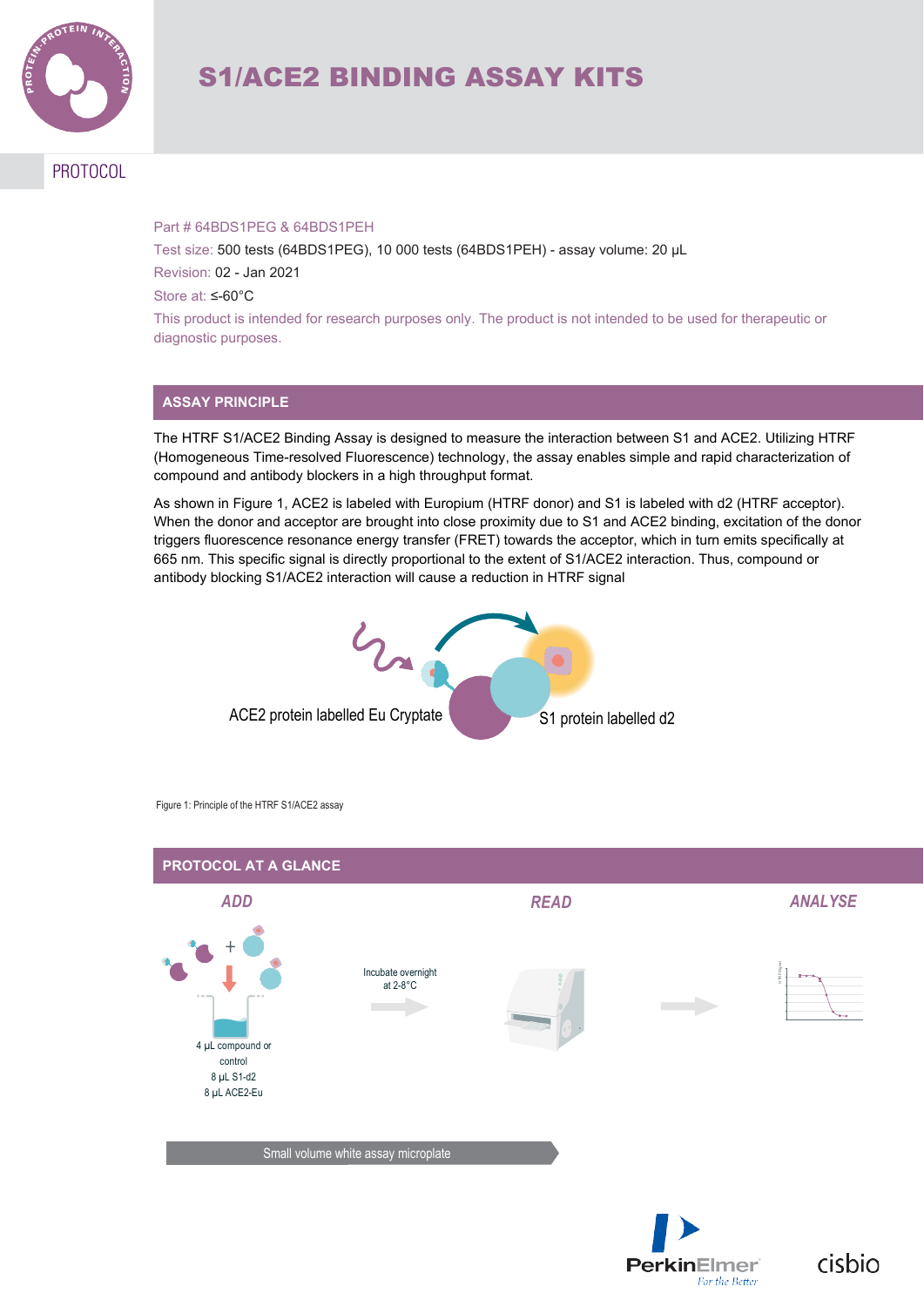**MATERIALS:**

| <b>KIT COMPONENTS</b>            | <b>500 TESTS</b><br>CAT#64BDS1PEG | <b>10,000 TESTS</b><br><b>CAT#64BDS1PEH</b> |  |  |
|----------------------------------|-----------------------------------|---------------------------------------------|--|--|
| ACE2 protein Eu Cryptate- Frozen | 1 vial - 80 µL<br>50X             | 1 vial $-$ 1600 $\mu$ L<br>50X              |  |  |
| S1 protein d2 - Frozen           | 1 vial - $80 \mu L$<br>50X        | 1 vial $-$ 1600 $\mu$ L<br>50X              |  |  |
| Control kit                      | 1 vial 50 $\mu$ L<br>500nM        | 1 vial 50 $\mu$ L<br>500 <sub>n</sub> M     |  |  |
| Detection Buffer Frozen          | 1 vial - 50 mL                    | 3 vials - 105 mL                            |  |  |

For reading, an HTRF®-Certified Reader is needed. Make sure to use the set-up for Eu Cryptate. For a list of HTRF-compatible readers and setup recommendations, please visit our website at[: www.cisbio.com/readers](http://www.cisbio.com/readers)

For HTRF microplate recommendations, please visi[t:www.cisbio.com/microplate-recommendations](http://www.cisbio.com/microplate-recommendations)

#### **STOR AGE AND STABILITY**



Store the kit at ≤-60°C. Under appropriate storage conditions, reagents are stable until the expiry date indicated on the label.



To avoid freeze/thaw cycles, it is recommended to dispense remaining stock solutions into disposable plastic vials for storage at ≤-60°C.

Thawed detection Buffer can be stored at 2-8°C on your premises.

#### **REAGENT PREPAR ATION**

#### **BEFORE YOU BEGIN:**

- It is very important to prepare reagents in the specified detection buffer. The use of an incorrect buffer may affect reagent stability and assay results.
- Thaw the frozen reagents at room temperature.
- Before use, allow all reagents to warm up to room temperature then homogeneize detection buffer. It is recommended to filter buffers before use.
- The labelled proteins solutions must be prepared in individual vials.
- Compounds may be prepared in the specified detection buffer.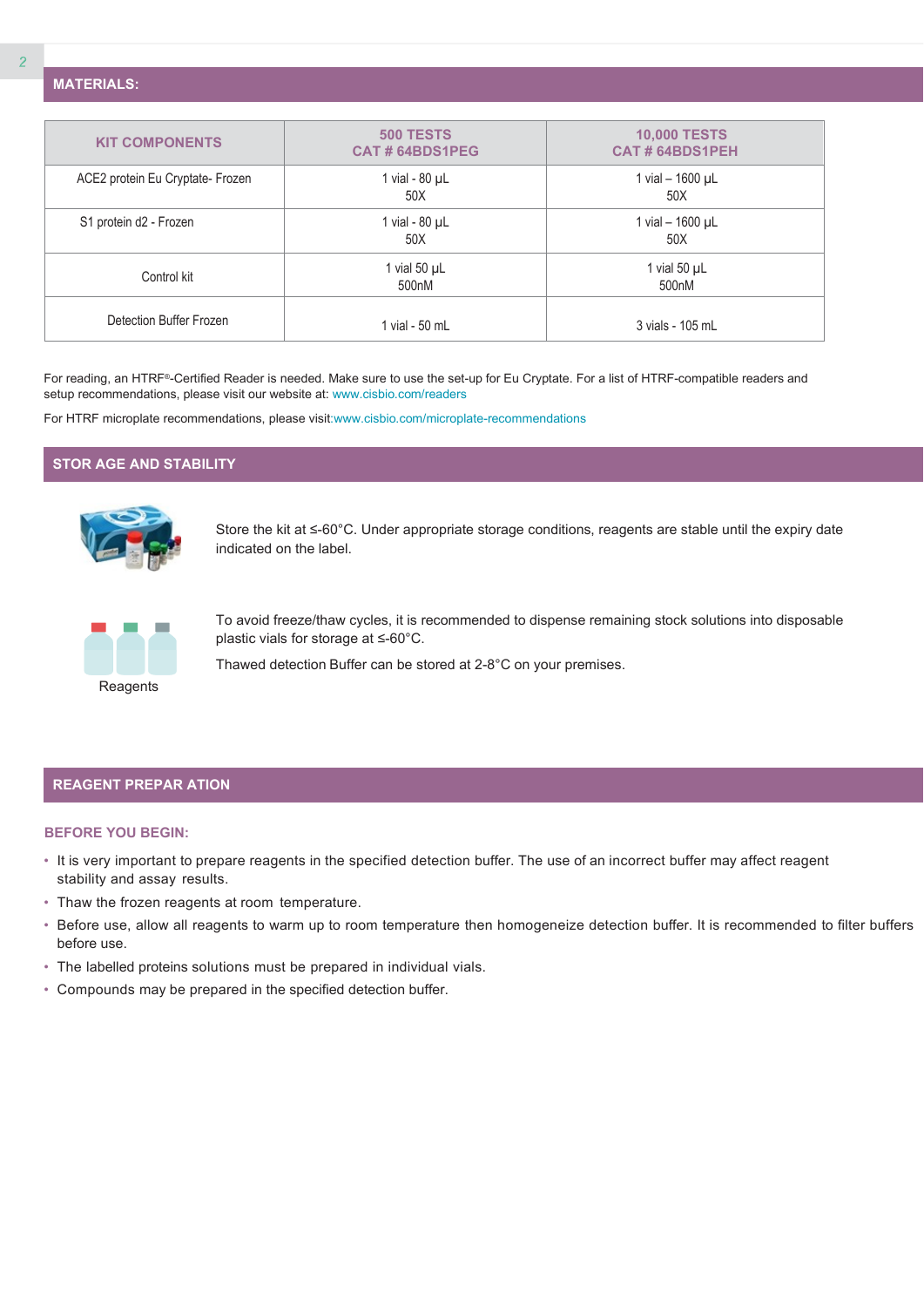#### **TO PREPARE STOCK SOLUTIONS:**

Take care to prepare stock and working solutions according to the directions for the kit size you have purchased.



#### **TO PREPARE ACE2 EU CRYPTATE AND S1 D2 WORKING SOLUTIONS:**

Each well requires 8 µL of each protein donor & acceptor reagents.

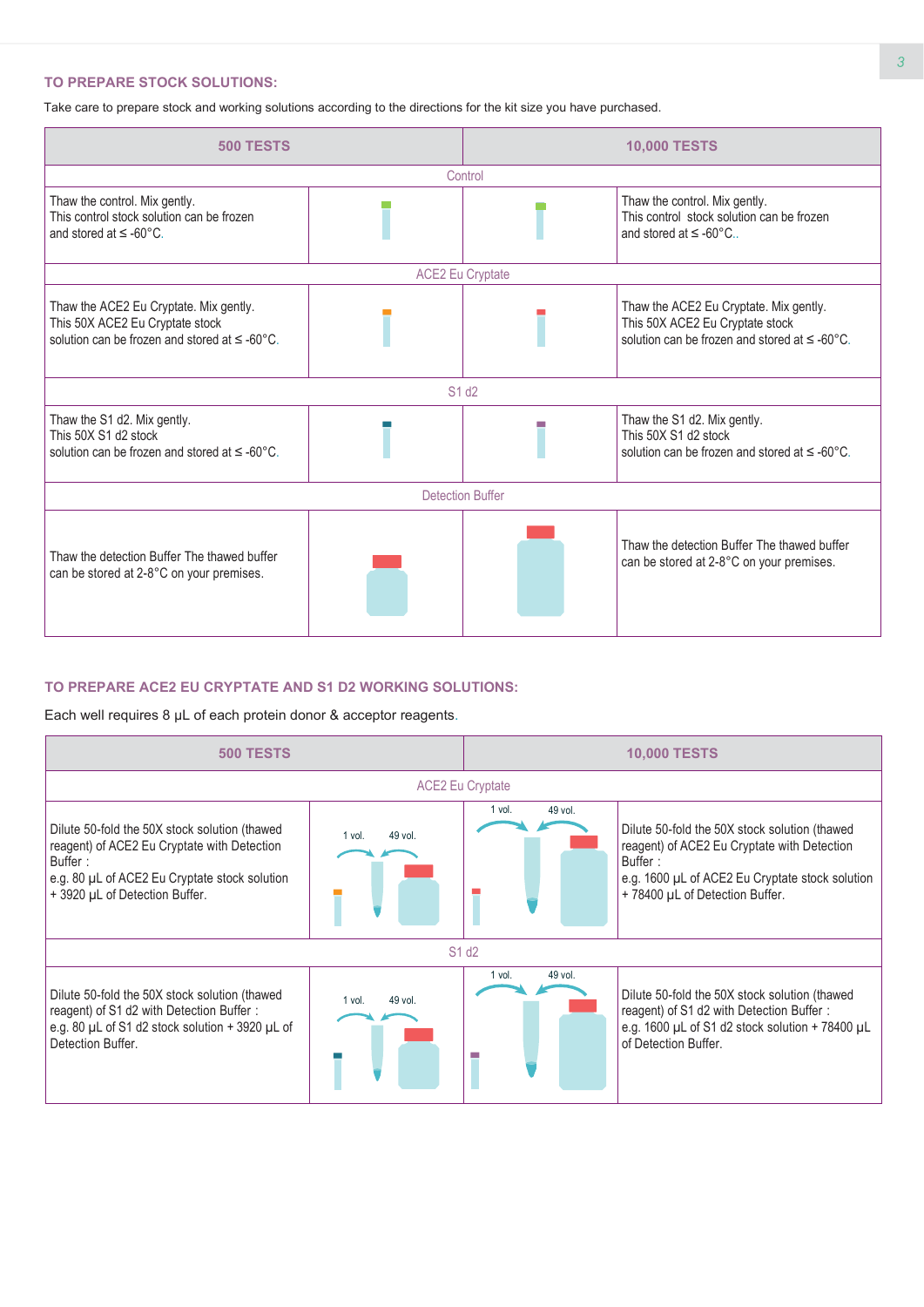#### **TO PREPARE WORKING CONTROL SOLUTIONS:**

- Each well requires 4 µL of control.
- In order to counteract any control sticking, we recommend changing tips between each dilution.

A recommended control dilution procedure is listed and illustrated below:

- 1. Thaw the control vial, the concentration of the control stock solution = 500 nM
- 2. Prepare the following dilutions:
	- •Control stock solution are the high control (Ctrl9: 500nM) for the top of the curve.
	- •.Use the high control (Ctrl9) to prepare the control curve using 3-fold serial dilutions as follows:
		- Dispense 40 µL of detection buffer into each vial from Ctrl8 to Ctrl0
		- Add 20 µL of control to 40 µL of detection buffer, mix gently and repeat the serial dilution to make control solutions: ctrl8, ctrl7, ctrl6, ctrl5, ctrl4, ctrl3, ctrl2, ctrl1. This will create 9 controls. Ctrl 0 is detection buffer alone.



| <b>CONTROL</b>                        | <b>SERIAL DILUTIONS</b>                    | <b>WORKING</b><br><b>SOLUTIONS</b> | <b>FINAL</b><br><b>CONCENTRATIONS</b> |  |
|---------------------------------------|--------------------------------------------|------------------------------------|---------------------------------------|--|
| Control Stock solution =<br>Control 9 | Thaw the control stock solution            |                                    | $100 \text{ nM}$                      |  |
| Control 8                             | 20 µL Control 9 + 40 µL detection buffer   | 166.7 nM                           | 33 nM                                 |  |
| Control 7                             | 20 µL Control $8 + 40$ µL detection buffer | 55.6 nM                            | $11 \text{ nM}$                       |  |
| Control 6                             | 20 µL Control 7 + 40 µL detection buffer   | 18.5 nM                            | $3.7 \text{ nM}$                      |  |
| Control 5                             | 20 µL Control $6 + 40$ µL detection buffer | $6.2 \text{ nM}$                   | $1.2 \text{ nM}$                      |  |
| Control 4                             | 20 µL Control 5 + 40 µL detection buffer   | $2.1 \text{ nM}$                   | $0.41$ nM                             |  |
| Control 3                             | 20 µL Control $4 + 40$ µL detection buffer | $0.69$ nM                          | $0.14 \text{ nM}$                     |  |
| Control 2                             | 20 µL Control $3 + 40$ µL detection buffer | $0.23 \text{ nM}$                  | $0.046$ nM                            |  |
| Control 1                             | 20 µL Control $2 + 40$ µL detection buffer | $0.076$ nM                         | $0.015$ nM                            |  |
| Control 0                             | 40 µL detection buffer                     | 0 <sub>nM</sub>                    | 0 nM                                  |  |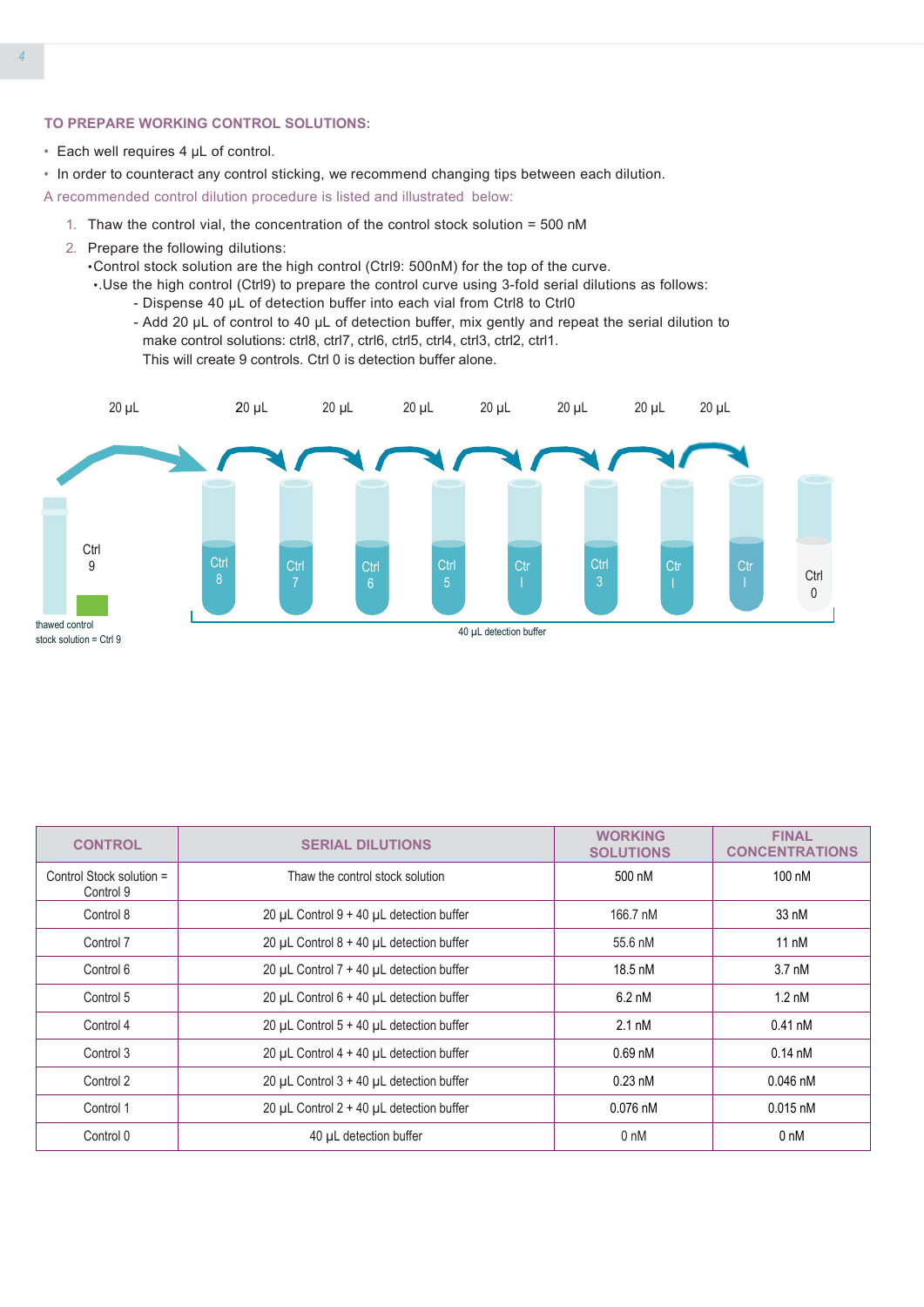| <b>ASSAY PROTOCOL</b> |
|-----------------------|
|-----------------------|

|                                         |              | Control                                                         | Samples                                                               |  |  |  |  |
|-----------------------------------------|--------------|-----------------------------------------------------------------|-----------------------------------------------------------------------|--|--|--|--|
| $\overline{\phantom{0}}$<br><b>STEP</b> |              | Dispense into each control well<br>4 µL of control              | Dispense into each sample well<br>4 µL of compound/antibody or buffer |  |  |  |  |
| $\overline{\mathbf{N}}$<br>STEP         |              | 8 µL of S1 d2                                                   | Dispense into all control & sample wells<br>8 µL of ACE2 Eu Cryptate  |  |  |  |  |
| $\infty$<br><b>STEP</b>                 |              |                                                                 | Seal the plate and incubate for Overnight at 2-8°C                    |  |  |  |  |
| $\overline{\phantom{a}}$<br>STEP        | $\checkmark$ | Remove the plate sealer and read on an HTRF® compatible reader. |                                                                       |  |  |  |  |

## **CONTROL PROTOCOL FOR INHIBITORY ASSAY IN 20 μL FINAL VOLUME**

|                  | Control                  | Inhibitor | ACE2 Eu<br>Cryptate      | S1 d2     | detection buffer         |
|------------------|--------------------------|-----------|--------------------------|-----------|--------------------------|
| Control          | $4 \mu L$                | -         | $8 \mu L$                | 8 µL      | $\overline{\phantom{a}}$ |
| Sample           | $\overline{\phantom{a}}$ | $4 \mu L$ | $8 \mu L$                | $8 \mu L$ | $\overline{\phantom{a}}$ |
| Positive control | ٠                        | ٠         | $8 \mu L$                | 8 µL      | $4 \mu L$                |
| Negative control | ٠                        | ٠         | $8 \mu L$                |           | $12 \mu L$               |
| Buffer control   | -                        | ٠         | $\overline{\phantom{a}}$ | -         | $20 \mu L$               |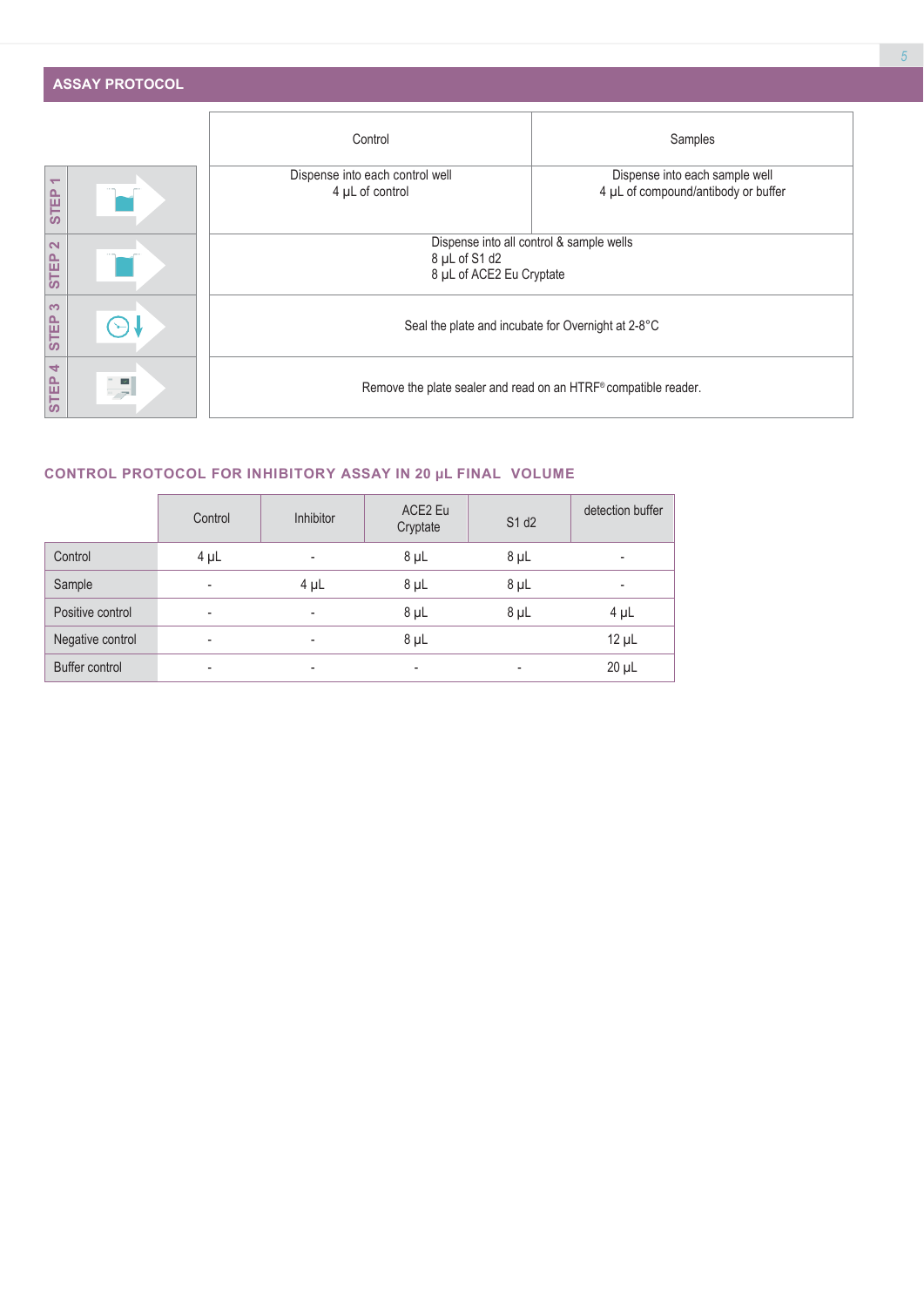|   | <b>EXAMPLE OF PLATE MAP</b>                                          | $\mathfrak{p}$        | 3                     | 4                                                                   | 5              | 6               |
|---|----------------------------------------------------------------------|-----------------------|-----------------------|---------------------------------------------------------------------|----------------|-----------------|
| Α | Buffer control:<br>20 µL detection buffer                            | Repeat Well A1        | Repeat Well A1        | Compound:<br>4 µL compound<br>$8$ µL S1 d2<br>8 µL ACE2 Eu cryptate | Repeat Well A4 | <b>Repeat W</b> |
| B | Negative control:<br>12 µL detection buffer<br>8 µL ACE2 Eu cryptate | Repeat Well B1        | Repeat Well B1        | Compound:<br>4 µL compound<br>8 µL S1 d2<br>8 µL ACE2 Eu cryptate   | Repeat Well B4 | <b>Repeat W</b> |
|   | Positive control:                                                    | <b>Reneat Well C1</b> | <b>Reneat Well C1</b> | Commonind                                                           | Ranast Wall CA | Renest W        |

| B           | Negative control:<br>12 µL detection buffer<br>8 µL ACE2 Eu cryptate              | Repeat Well B1 | Repeat Well B1 | Compound:<br>4 µL compound<br>8 µL S1 d2<br>8 µL ACE2 Eu cryptate | Repeat Well B4 | Repeat Well B4 |
|-------------|-----------------------------------------------------------------------------------|----------------|----------------|-------------------------------------------------------------------|----------------|----------------|
| C           | Positive control:<br>4 µL detection buffer<br>8 µL S1 d2<br>8 µL ACE2 Eu cryptate | Repeat Well C1 | Repeat Well C1 | Compound:<br>4 µL compound<br>8 µL S1 d2<br>8 µL ACE2 Eu cryptate | Repeat Well C4 | Repeat Well C4 |
| D           | Ctrl $0$ :<br>4 µL Control 0<br>8 µL S1 d2<br>8 µL ACE2 Eu cryptate               | Repeat Well D1 | Repeat Well D1 | Compound:<br>4 µL compound<br>8 µL S1 d2<br>8 µL ACE2 Eu cryptate | Repeat Well D4 | Repeat Well D4 |
| E.          | Ctrl 1:<br>4 µL Control 1<br>8 µL S1 d2<br>8 µL ACE2 Eu cryptate                  | Repeat Well E1 | Repeat Well E1 | Compound:<br>4 µL compound<br>8 µL S1 d2<br>8 µL ACE2 Eu cryptate | Repeat Well E4 | Repeat Well E4 |
| F           | Ctrl $2:$<br>4 µL Control 2<br>8 µL S1 d2<br>8 µL ACE2 Eu cryptate                | Repeat Well F1 | Repeat Well F1 | Compound:<br>4 µL compound<br>8 µL S1 d2<br>8 µL ACE2 Eu cryptate | Repeat Well F4 | Repeat Well F4 |
| G           | Ctrl $3:$<br>4 µL Control 3<br>8 µL S1 d2<br>8 µL ACE2 Eu cryptate                | Repeat Well G1 | Repeat Well G1 | Compound:<br>4 µL compound<br>8 µL S1 d2<br>8 µL ACE2 Eu cryptate | Repeat Well G4 | Repeat Well G4 |
| H           | Ctrl $4:$<br>4 µL Control 4<br>8 µL S1 d2<br>8 µL ACE2 Eu cryptate                | Repeat Well H1 | Repeat Well H1 |                                                                   |                |                |
|             | Ctrl $5:$<br>4 µL Control 5<br>8 µL S1 d2<br>8 µL ACE2 Eu cryptate                | Repeat Well I1 | Repeat Well I1 |                                                                   |                |                |
| J           | Ctrl $6:$<br>4 µL Control 6<br>8 µL S1 d2<br>8 µL ACE2 Eu cryptate                | Repeat Well J1 | Repeat Well J1 |                                                                   |                |                |
| $\mathsf K$ | Ctrl $7:$<br>4 µL Control 7<br>8 µL S1 d2<br>8 µL ACE2 Eu cryptate                | Repeat Well K1 | Repeat Well K1 |                                                                   |                |                |
|             | Ctrl $8:$<br>4 µL Control 8<br>8 µL S1 d2<br>8 µL ACE2 Eu cryptate                | Repeat Well L1 | Repeat Well L1 |                                                                   |                |                |
| M           | Ctrl 9:<br>4 µL Control 9<br>8 µL S1 d2<br>8 µL ACE2 Eu cryptate                  | Repeat Well M1 | Repeat Well M1 |                                                                   |                |                |

Repeat Well A4 | Repeat Well A4